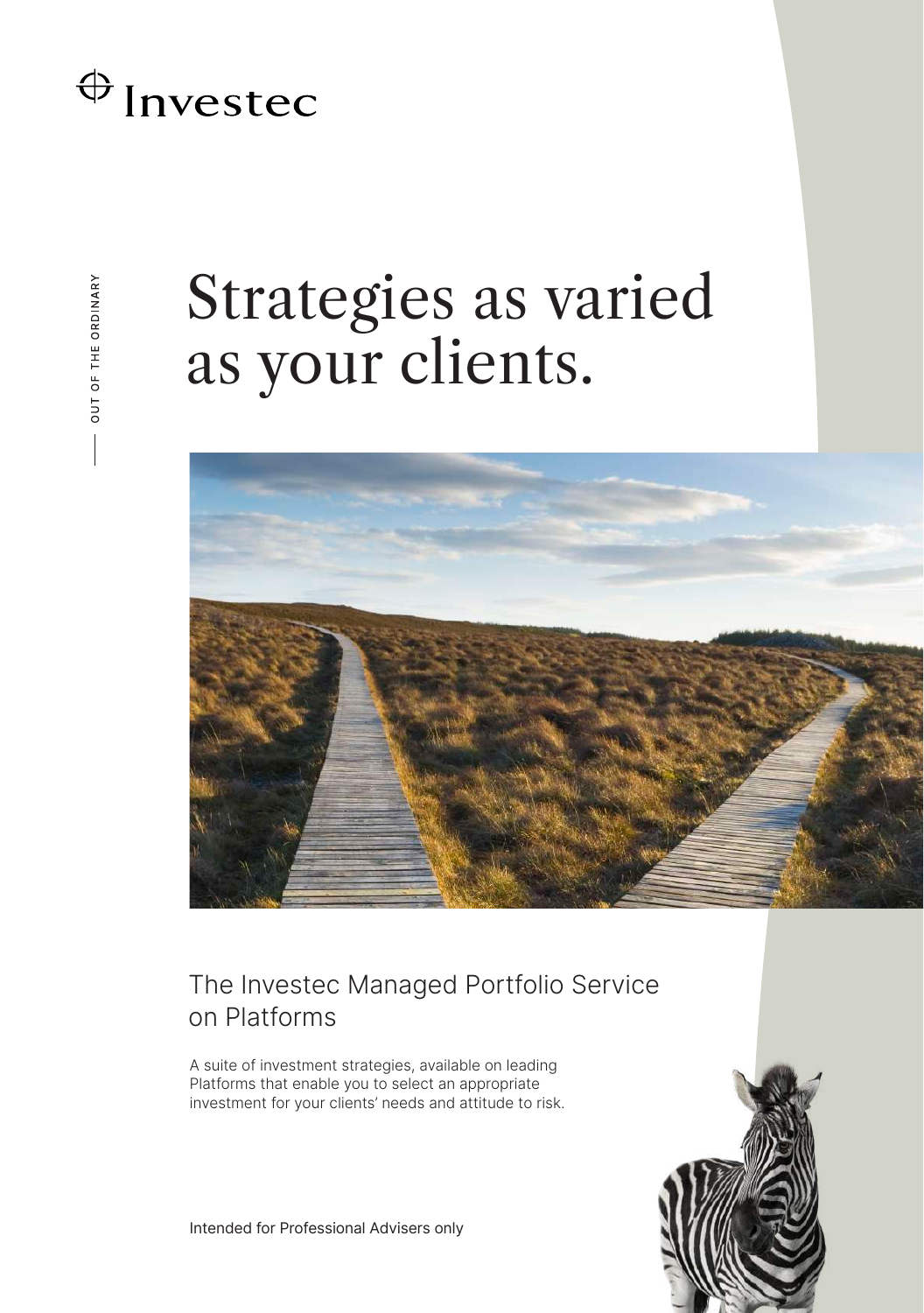#### **Strategies that suit client needs**

At Investec, we know that clients' needs vary enormously. That's why we have developed different investment strategies, which offer a level of return and risk to suit every client. We categorise these strategies as follows:

- The Defensive Strategy (Low risk balanced)
- The Cautious Strategy (Low-Medium risk balanced)
- The Cautious Plus Strategy (Low-Medium risk growth)
- The Balanced Strategy (Medium risk balanced)
- The Income Strategy (Medium risk income)
- The Growth Strategy (Medium-High risk growth)
- The Sustainable Balanced Strategy (Medium risk balanced)
- The Sustainable Growth Strategy (Medium-High risk growth).

Collectively, we refer to these approaches as our Managed Portfolio Service (MPS) on Platforms.

Having determined that this service is appropriate for a client, you can choose from the strategies listed above. Monies will then be invested in line with our house investment views and the selected mandate.

#### **Asset allocation**

A key part of our process is to establish a preferred asset allocation that reflects prevailing and anticipated economic conditions. This allocation is then reviewed and revised by an Asset Allocation Committee made up of representatives from our Investment Managers and Research Team.

#### **Portfolio Management**

All strategies are run using collective funds only, all chosen from Investec preferred funds (subject to the fund list of each Platform).

#### **A reminder about risk**

The offering is a discretionary managed portfolio service which is not suitable for clients who cannot bear capital loss. As Investec will engage with you on an "Agent as Client" basis, it is important that you, as the clients' Adviser, ensure that any investment within the MPS on Platforms Service is suitable.

- Whichever strategy is selected, it is vital that the following conditions are met:
- Your client must have both the capacity and willingness to accept a degree of loss of capital
- The required risk level does not exceed the risk that your client is willing and/or able to take (i.e. the lower of their attitude to risk or their capacity for loss).

#### **Defensive Strategy**

This is a Low risk strategy, for investors seeking a return in the form of capital appreciation.

**Time Horizon:** minimum three years. Due to the equity exposure the strategy may be prone to shorter periods of fluctuating value.

#### Asset allocation:



| <b>Benchmarks</b><br>Long-term strategy - CPI+1%<br>Peer Group - ARC Cautious |       |
|-------------------------------------------------------------------------------|-------|
| <b>SAA Benchmark</b>                                                          |       |
| <b>Fixed Interest</b>                                                         |       |
| Government                                                                    | 15.0% |
| Index Linked                                                                  | 10.0% |
| Corporate                                                                     | 30.0% |
| UK Equities                                                                   | 7.5%  |
| Overseas Equities                                                             | 7.5%  |
| Property                                                                      | 10.0% |
| Alternatives                                                                  | 15.0% |
| Cash                                                                          | 5.0%  |

#### **Target Market Assessment:**

This investment strategy is typically suitable for Retail Clients able to bear loss of their capital in order to achieve capital growth over a 3-year period.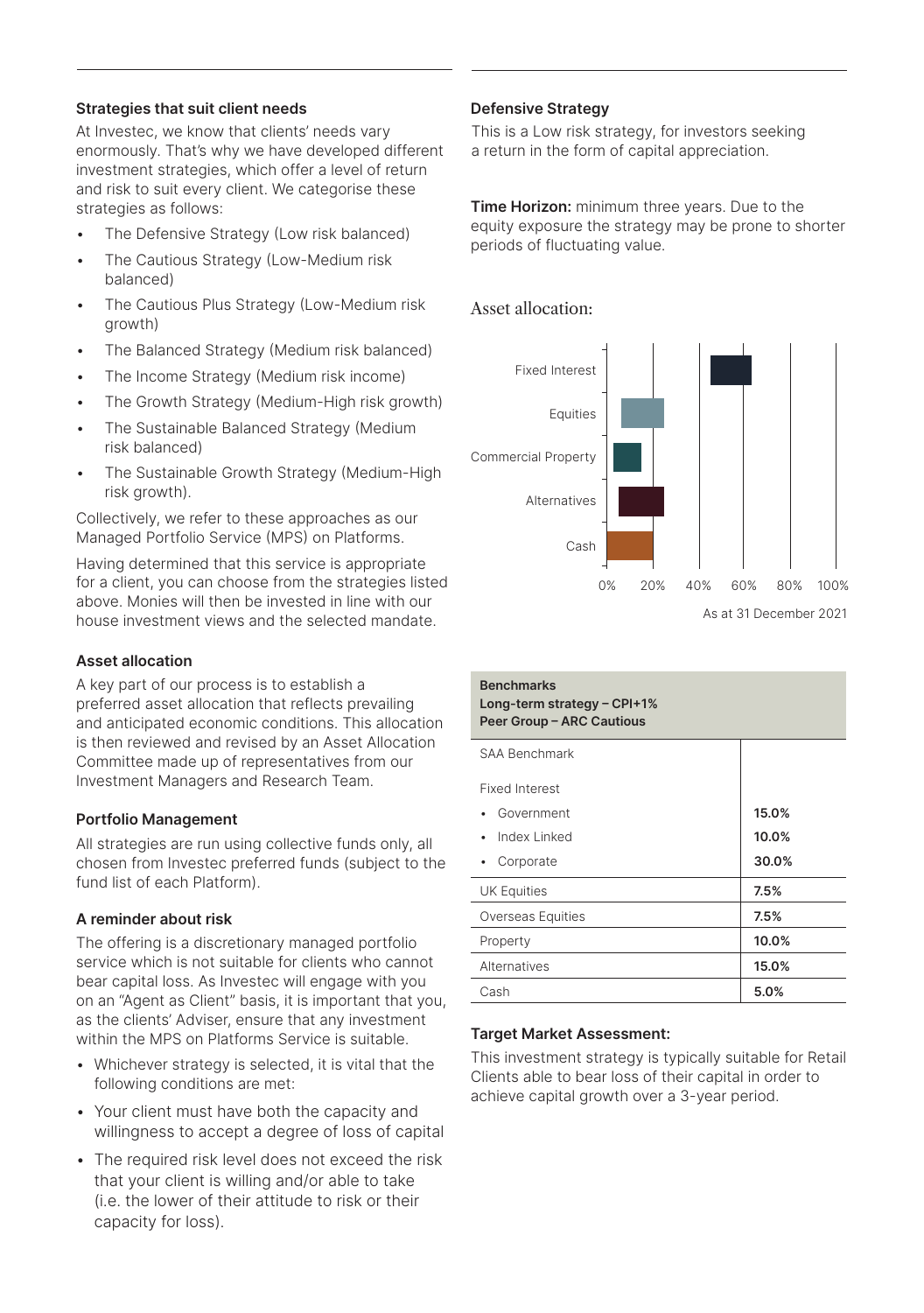#### **Cautious Strategy**

This is a Low-Medium risk strategy, for investors seeking a return in the form of capital appreciation.

**Time Horizon:** minimum three years. Due to the equity exposure the strategy may be prone to shorter periods of fluctuating value.

#### Asset allocation:



#### **Benchmarks Long-term strategy – CPI+2% Peer Group – ARC Balanced** SAA Benchmark Fixed Interest • Government Index Linked • Corporate **12.0% 8.0% 17.5%** UK Equities **17.5%** Overseas Equities **17.5%** Commercial Property **7.5%**

#### **Target Market Assessment:**

This investment strategy is typically suitable for Retail Clients able to bear loss of their capital in order to achieve capital growth over a 3-year period.

Alternatives **15.0%** Cash **5.0%**

#### **Cautious Plus Strategy**

Asset allocation:

This a Low-Medium risk Growth strategy, for investors seeking a return in the form of capital appreciation.

**Time Horizon:** minimum three years. Due to the equity exposure the strategy may be prone to shorter periods of fluctuating value.



#### **Benchmarks Long-term strategy – CPI +2% Peer Group - ARC Balanced** SAA Benchmark Fixed Interest • Government • Index Linked • Corporate **12.0% 8.0% 15%** UK Equities **20.0%** Overseas Equities **20.0%** Commercial Property **5.0%** Alternatives **15.0%** Cash **5.0%**

#### **Target Market Assessment:**

This investment strategy is typically suitable for Retails Clients able to bear loss of their capital in order to achieve capital growth over a 3-year period.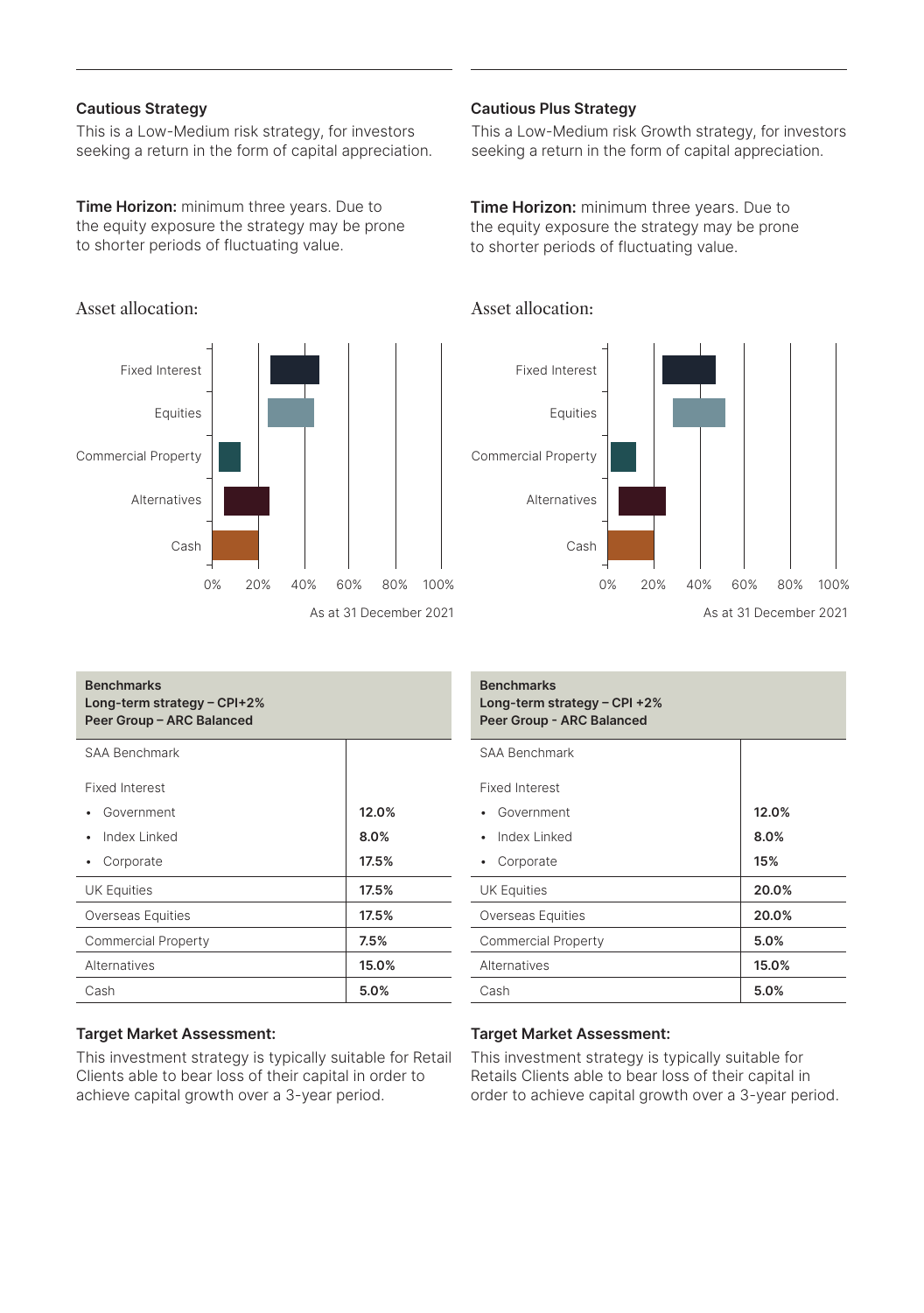#### **Balanced Strategy**

This is a Medium risk strategy, for investors seeking a return in the form of capital appreciation.

#### **Time Horizon:** minimum five years

#### **Income Strategy**

Asset allocation:

This is a Medium risk strategy, for investors seeking a return in the form of income rather than capital appreciation.

**Time Horizon:** minimum five years



## As at 31 December 2021 20% 40% 60% 80% 100% Fixed Interest Equities Commercial Property Alternatives Cash 0%

| <b>Benchmarks</b><br>Long-term strategy $-$ CPI+2.5%<br>Peer Group - ARC Steady Growth |       |
|----------------------------------------------------------------------------------------|-------|
| <b>SAA Benchmark</b>                                                                   |       |
| <b>Fixed Interest</b>                                                                  |       |
| Government                                                                             | 7.5%  |
| Index Linked                                                                           | 5.0%  |
| Corporate                                                                              | 7.5%  |
| <b>UK Equities</b>                                                                     | 30.0% |
| Overseas Equities                                                                      | 30.0% |
| <b>Commercial Property</b>                                                             | 5.0%  |
| Alternatives                                                                           | 10.0% |
| Cash                                                                                   | 5.0%  |

## **Target Market Assessment:**

This investment strategy is typically suitable for Retail Clients able to bear loss of their capital in order to achieve capital growth over a 5-year period.

#### **Benchmarks Long-term strategy – CPI+2.5% Peer Group – ARC Balanced** SAA Benchmark Fixed Interest • Government • Index Linked • Corporate **9.0% 6.0% 12.5%** UK Equities **27.5%** Overseas Equities **25.0%** Commercial Property **5.0%** Alternatives **10.0%** Cash **5.0%**

#### **Target Market Assessment:**

This investment strategy is typically suitable for Retail Clients able to bear loss of their capital in order to achieve income over a 5-year period.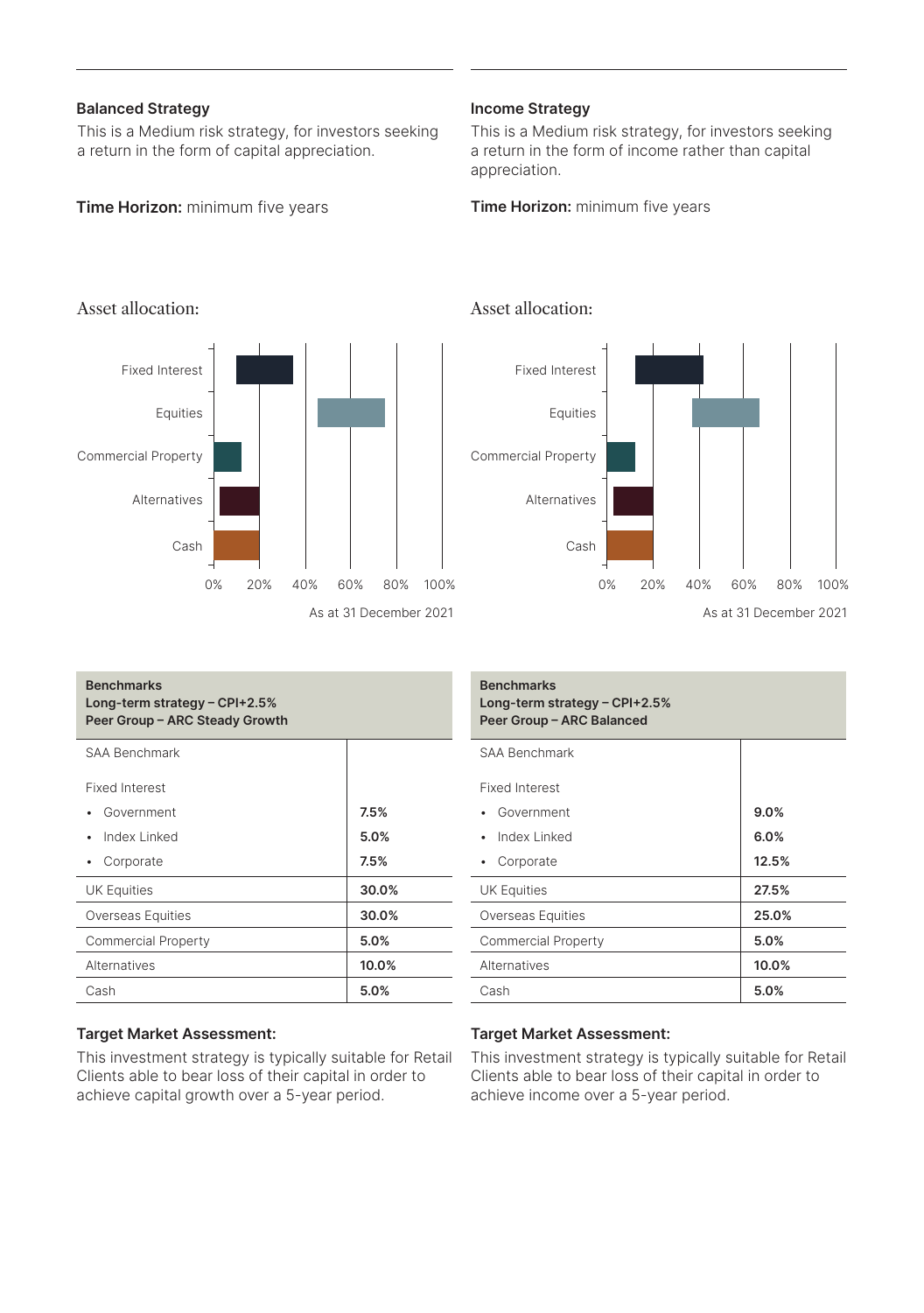#### **Growth Strategy**

This is a Medium-High risk strategy, for investors seeking a return in the form of capital appreciation.

#### **Time Horizon:** minimum five years

#### **Sustainable Balanced Strategy**

This is a Medium risk strategy with a sustainability focus, for investors seeking a return in the form of capital appreciation.

**Time Horizon:** minimum five years

Cash

0%



| <b>Benchmarks</b><br>Long-term strategy $-$ CPI+3%<br>Peer Group - ARC Equity Risk |       |
|------------------------------------------------------------------------------------|-------|
| SAA Benchmark                                                                      |       |
| <b>Fixed Interest</b>                                                              |       |
| Government                                                                         | 3.0%  |
| Index Linked                                                                       | 2.0%  |
| Corporate                                                                          | 2.5%  |
| <b>UK Equities</b>                                                                 | 35.0% |
| Overseas Equities                                                                  | 45.0% |
| <b>Commercial Property</b>                                                         | 2.5%  |
| Alternatives                                                                       | 7.5%  |
| Cash                                                                               | 2.5%  |

#### **Target Market Assessment:**

This investment strategy is typically suitable for Retail Clients able to bear loss of their capital in order to achieve capital growth over a 5-year period.

## Fixed Interest Equities Commercial Property Alternatives

20% 40% 60% 80% 100%

As at 31 December 2021

| <b>Benchmarks</b><br>Long-term strategy – CPI+2.5%<br>Peer Group - ARC Steady Growth |       |
|--------------------------------------------------------------------------------------|-------|
| SAA Benchmark                                                                        |       |
| <b>Fixed Interest</b>                                                                |       |
| Government                                                                           | 7.5%  |
| Index Linked                                                                         | 5.0%  |
| Corporate                                                                            | 7.5%  |
| <b>UK Equities</b>                                                                   | 30.0% |
| Overseas Equities                                                                    | 30.0% |
| <b>Commercial Property</b>                                                           | 5.0%  |
| Alternatives                                                                         | 10.0% |
| Cash                                                                                 | 5.0%  |

#### **Target Market Assessment:**

This investment strategy is typically suitable for Retail Clients able to bear loss of their capital in order to achieve capital growth over a 5-year period.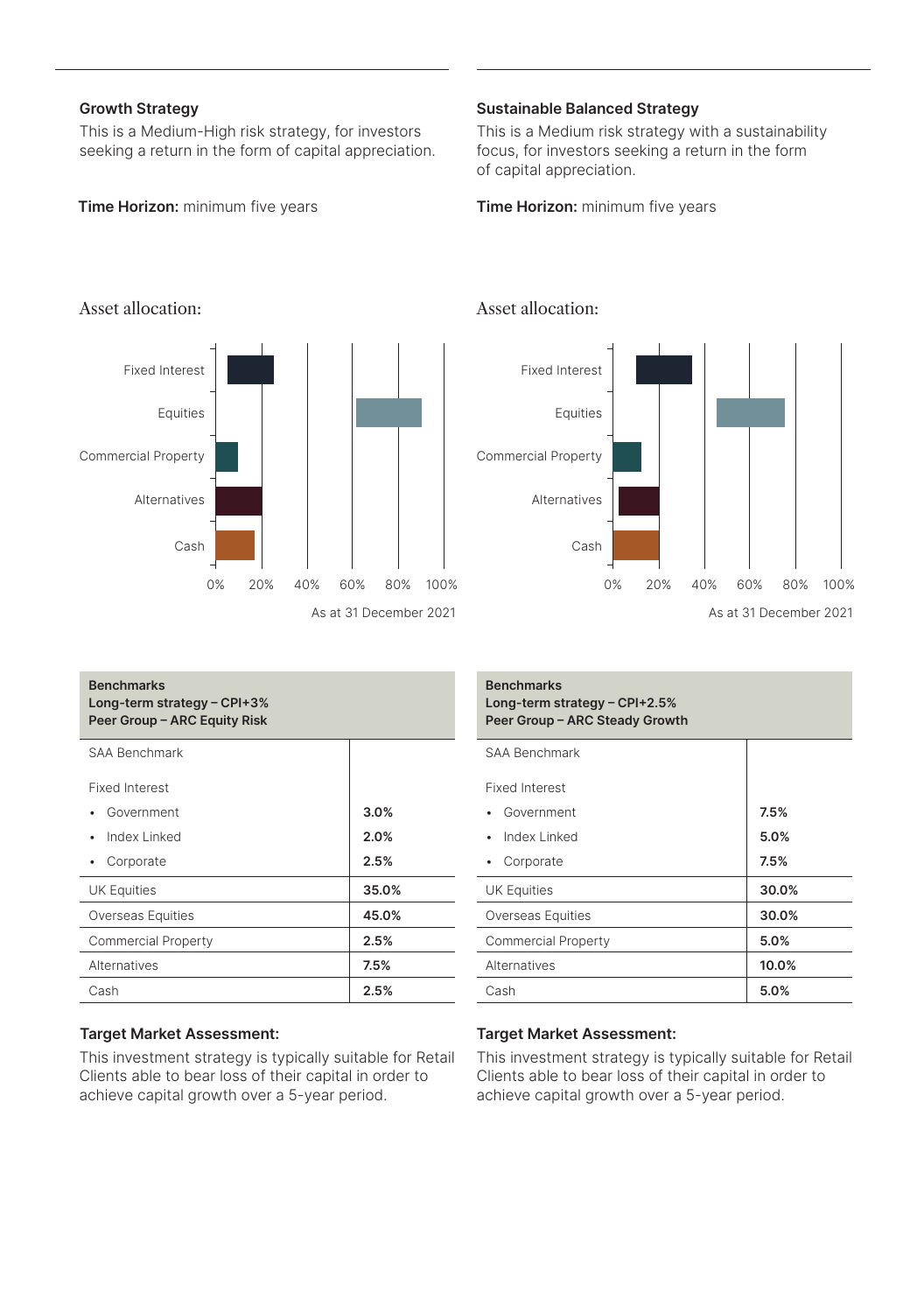#### **Sustainable Growth Strategy**

This is a Medium-High risk strategy with a sustainability focus, for investors seeking a return in the form of capital appreciation.

#### **Time Horizon:** minimum five years



| <b>Benchmarks</b><br>Long-term strategy $-$ CPI+3%<br>Peer Group - ARC Equity Risk |       |
|------------------------------------------------------------------------------------|-------|
| SAA Benchmark                                                                      |       |
| <b>Fixed Interest</b>                                                              |       |
| Government                                                                         | 3.0%  |
| Index Linked                                                                       | 2.0%  |
| Corporate                                                                          | 2.5%  |
| <b>UK Equities</b>                                                                 | 35.0% |
| Overseas Equities                                                                  | 45.0% |
| <b>Commercial Property</b>                                                         | 2.5%  |
| Alternatives                                                                       | 7.5%  |
| Cash                                                                               | 2.5%  |

#### **Target Market Assessment:**

This investment strategy is typically suitable for Retail Clients able to bear loss of their capital in order to achieve capital growth over a 5-year period.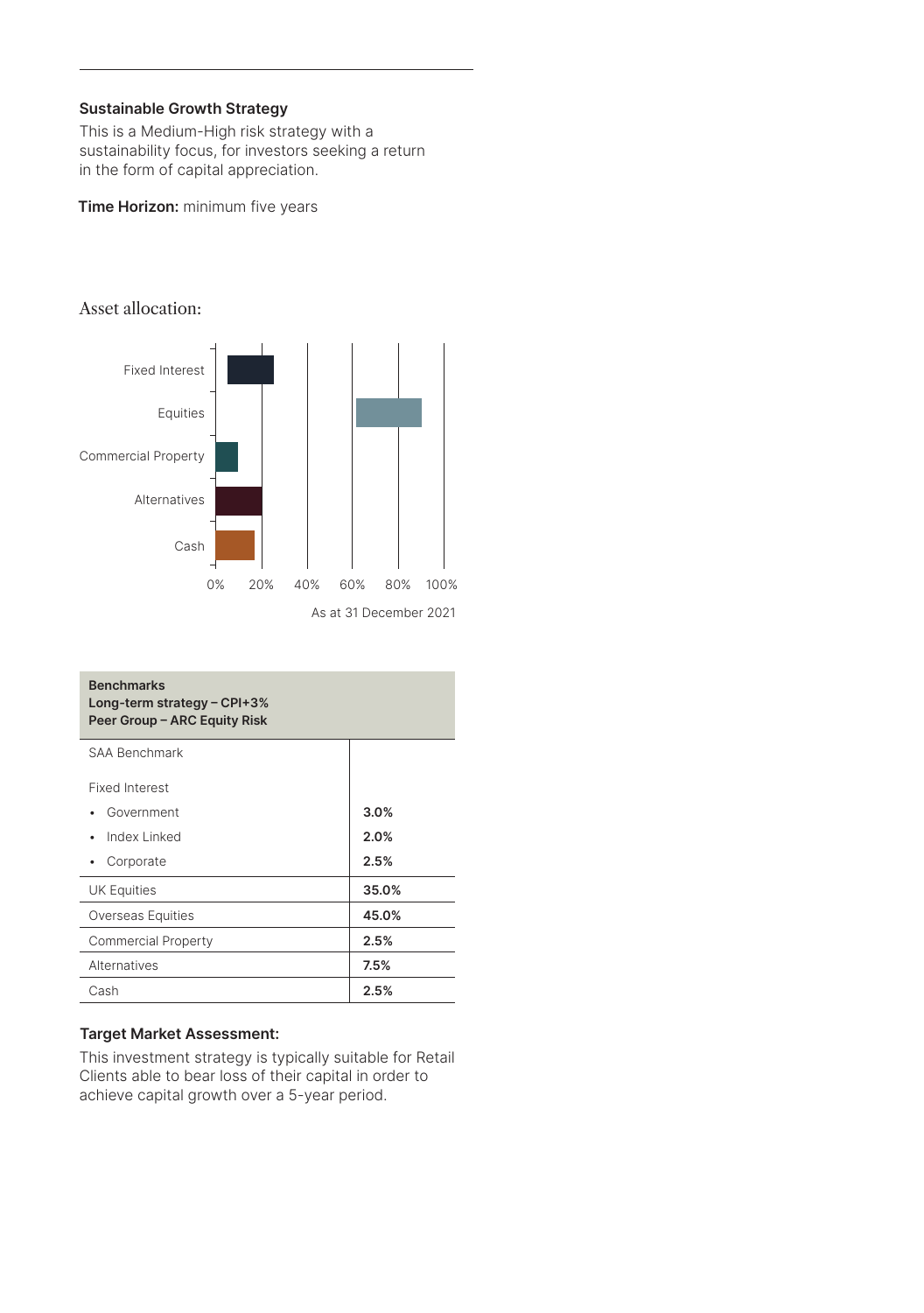

### **Annual Management Charge (AMC)**

The Investec AMC is calculated at 0.20% per annum. There are no further charges applied by Investec.

#### **Ongoing Charges and Fees (OCF)**

The OCF for our core managed strategies is capped at 0.60% and the OCF for our Sustainable MPS strategies is capped at 0.75%. These charges may vary from platform to platform but won't exceed their cap. Full MiFID II costs and charges are detailed in the most recent Strategy factsheet. This can change at any point, and is intended to be indicative only.

#### **Reporting**

Factsheets will be available for each of the strategies on a monthly basis, however we do not provide specific client reporting. You will therefore need to arrange your client valuation reports, loss notifications and other communications from your chosen Platform.

#### **Benchmarks**

We provide a benchmarking framework based on the three distinct measures as featured in the Managing Your Investments guide, namely:

- 1. A bespoke benchmark index based on each strategy's Strategic Asset Allocation, which is our primary measure
- 2. A long-term objective to reflect a steady return figure that we would expect your clients investments to deliver over the long-term
- 3. A comparison of performance against peer group investment firms which is produced by Asset Risk Consultants (ARC).

Please refer to the Managing Your Investments document for further information.

#### **Platform Strategies Group**

The funds held within our strategies are monitored constantly by the Platform Strategies Group. Our dedicated team of research specialists actively review the strategy models so that we can implement tactical asset allocation and fund changes. This ensures we maximise the opportunity for investment performance.